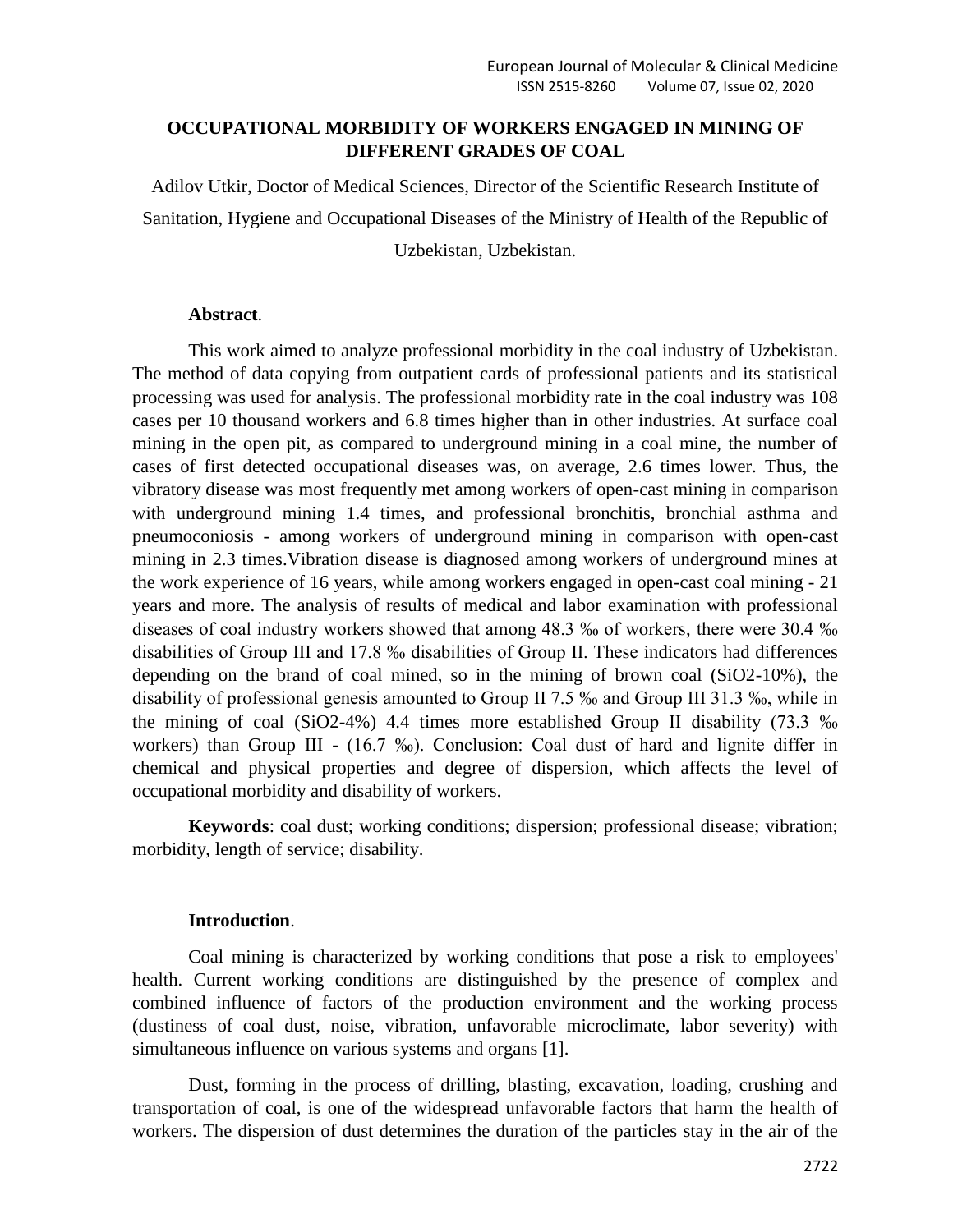working zone, its physical and chemical activity, the possibility of penetration, deposits and accumulation of dust in the respiratory system of a person [2].

For workers engaged in underground coal mining, morbidity rate by cases and days of disability is estimated as "very high," and for workers involved in open-cast coal mining - "high" by cases and days of disability - "average."The average duration of the 1st case is 3 times more for workers of the underground mine in comparison with workers of open-cast mining [3].

Questions of influence of coal dust on indicators of professional morbidity in countries where the majority of the population is engaged in coal mining to have been studied, scientists are involved in problems of professionally conditioned morbidity and determination of initial forms of development of professional pathology 4, 5, 6, 7.

Scientific works devoted to health protection and provision of safe working conditions for miners are known in neighboring countries [8, 9, 10, 11, 12].

Several works have been carried out devoted to the influence of unfavorable factors of working conditions (noise, vibration, dustiness) in forecasting professional and professionally conditioned morbidity 13, 14, 15.

For the last 30 years in Uzbekistan, there has been no research on hygienic assessment of working conditions and the study of morbidity among coal industry workers. Scientific works of honest scientists are devoted to the study of assessment of the impact of chemical, physical and psycho-emotional factors on workers' organisms.

The approaches to prevention of occupational diseases existing in the Republic have some drawbacks, as up to now there is no normative and methodical basis for making measurements, determining the dose of exposure to harmful production factors and calculation of occupational risks; when assessing the indicators of dustiness, the dispersibility of respiratory dust is not taken into account; the efficiency of personal protective equipment and time of exposure to production factors in the dosage assessment is not taken into account; there is no register of occupational diseases  $[16]$ .

**The purpose** of the research is to evaluate the indicators of professional disease incidence in the coal industry of Uzbekistan and the impact of dust dispersion on the health of workers, with different methods of coal mining.

## **Materials and methods.**

Outpatient cards (f.25/u) of 6200 persons registered with the Scientific Research Institute of Sanitation, Hygiene and Occupational Diseases of the Ministry of Health of the Republic of Uzbekistan were studied, from which 134 cards of persons living in Tashkent and Surkhandarya regions of the Republic with professional pathology connected with coal mining were selected.

The analysis of the data of the dispensary accounting of occupational diseases was carried out following the methodological recommendation "Evaluation criteria and indicators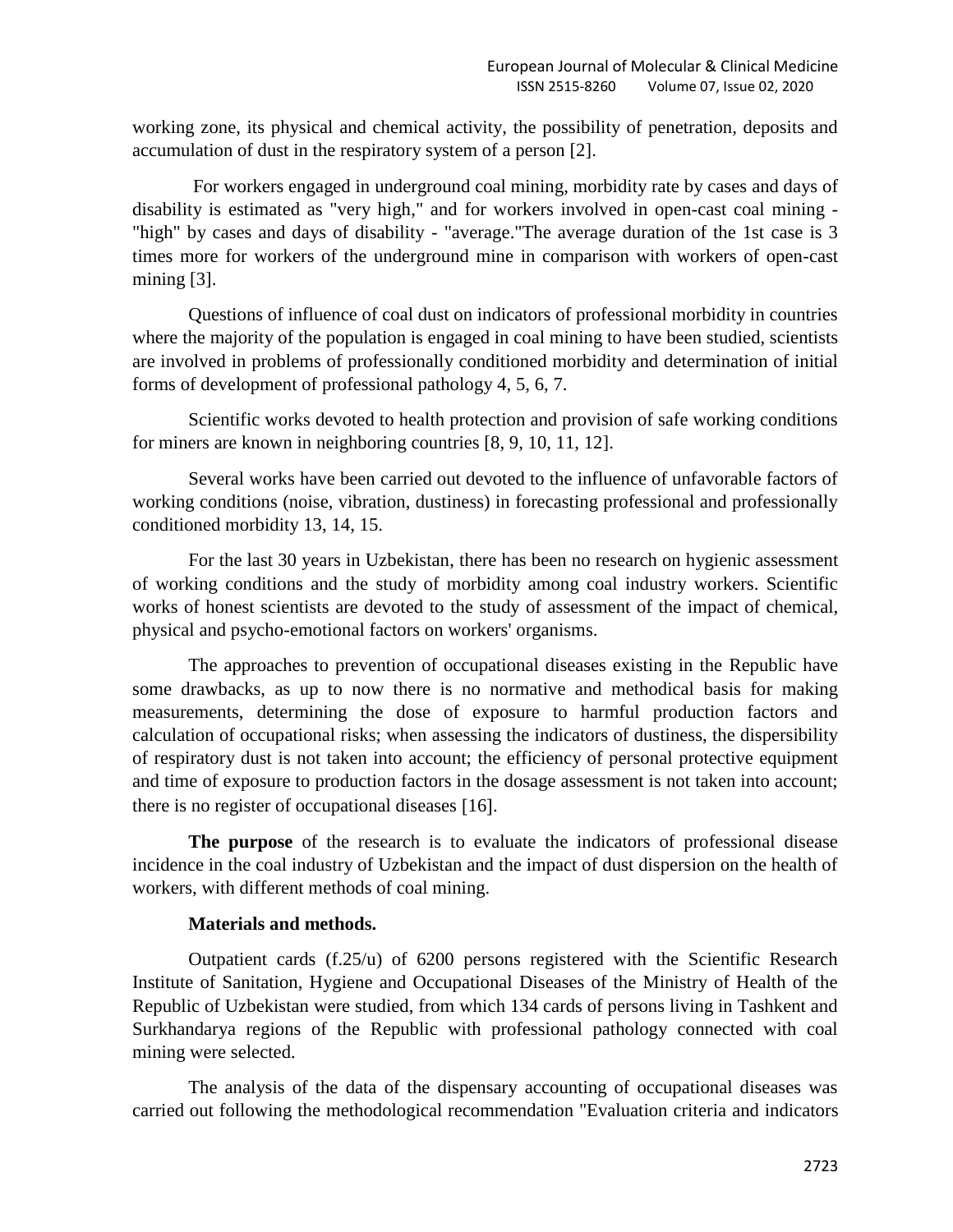of production-related morbidity for complex analysis of the impact of working conditions on the health of workers" (Tashkent, 2017).

The objects of research for the study of working conditions were 2120 workers of basic occupations working in the coal industry: coal mine "Angren" (10 professions - 1600 people), underground coal mine № 9 "Angren" (14 professions - 320 people) and mine "Shargunkumir" (14 professions - 200 people).

Subject to inspection were coal mine "Angren" and underground coal mine № 9 "Angren," located in Tashkent region,is engaged in mining brown coal, underground coal mine "Shargunkumir," located in Sariasi district of Surkhandarya region is engaged in mining coal.

### **Research results.**

The occupational morbidity rate in the coal industry of Uzbekistan is high (108 cases per 10 thousand workers) and 6.8 times higher than the level of identified occupational diseases among workers of other industries (16 cases per 10 thousand workers). During the last decade, the indicators of occupational diseases in the coal industry have tended to decrease and in the last 3 years only a few cases were registered.

The structure of occupational diseases was consistently represented by factors affecting health status and appeals to health care institutions (XXI class), respiratory diseases (X class), diseases of musculoskeletal system and connective tissue (XIII class), ear and mastoid (VIII class) (Fig. 1).



Figure 1: Structure of professional morbidity of coal industry workers in Uzbekistan, the number of cases per 10 thousand workers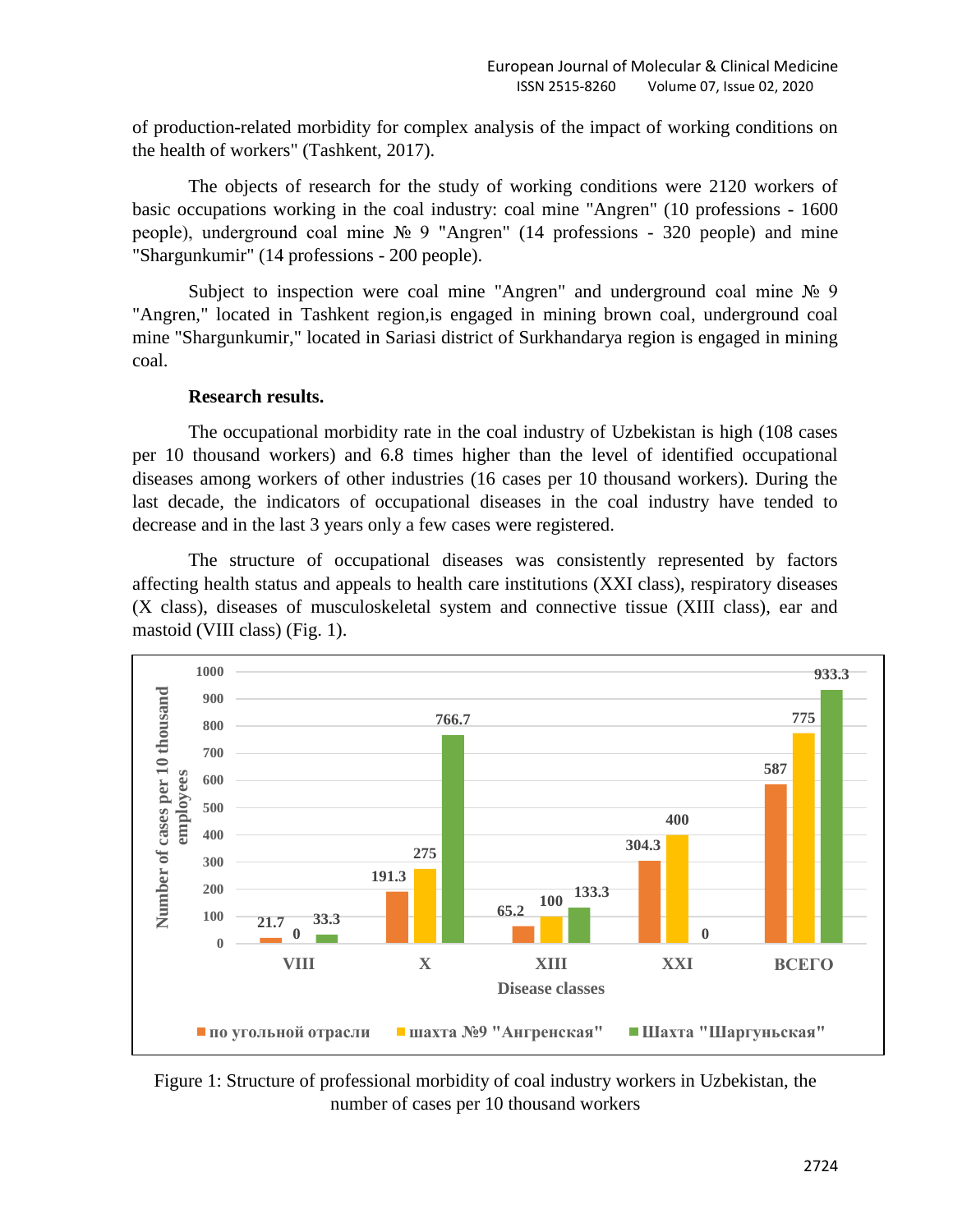The internal structure of respiratory diseases (X class), which took 1st place in the general structure of occupational diseases, was represented by professional bronchitis, professional bronchial asthma and pneumoconiosis.

The internal structure of the XXI class of diseases "Factors affecting the health status and appeals to health care institutions" in 100% of cases were represented by vibration disease.

The XIII class of diseases of the musculoskeletal system and connective tissue was mainly formed due to chronic lumbosacral radiculopathy and, in single cases, were registered such professional diseases of the musculoskeletal system as epicondillitis, shoulder-lobe periarthritis.

VIII class of diseases of the ear and mastoid process in 100% of cases was formed due to professional neurosensory hearing loss (bilateral cochlear neuritis of professional genesis).

In the structure of the professional sickness rate of coal industry workers, as a whole in the Republic, the greatest specific weight is vibration diseases (51.8%) and respiratory diseases (32.6%), which in the general structure of professional pathology is 84.4%. Whereas, a comparative analysis of these occupational diseases, registered among workers of the studied coal mining enterprises, showed a difference: vibration disease was most common among workers of the Angren mine (71.1%) and mine  $\mathcal{N}_2$  9 "Angren" (51.6%); professional bronchitis, bronchial asthma and pneumoconiosis - among workers of the Shargunkumir mine (82.1%) and mine № 9 "Angren" (35.5%).

The level of other nosological forms in the general structure of occupational disease workers mine "Shargunkumir" slightly different from the indicators of morbidity of workers mine № 9 "Angren."

In our opinion, the high frequency of vibration diseases in the Angren section and Angren mine No.9 is due to the start of modernization, technical and technological reequipment of coal mining enterprises, worn-out and obsolete mining equipment and machinery was used for coal mining, which was accompanied by high levels of vibration parameters. The aggravating factors in the development of vibration disease are muscle overstrain, forced working position, cooling of hands and the whole body.

Indicators of professional pathology of respiratory organs among workers engaged in underground coal mining were high.

The structure of professional morbidity by professions of workers of underground coal mines and Angren open-pit mine is shown in figure 2.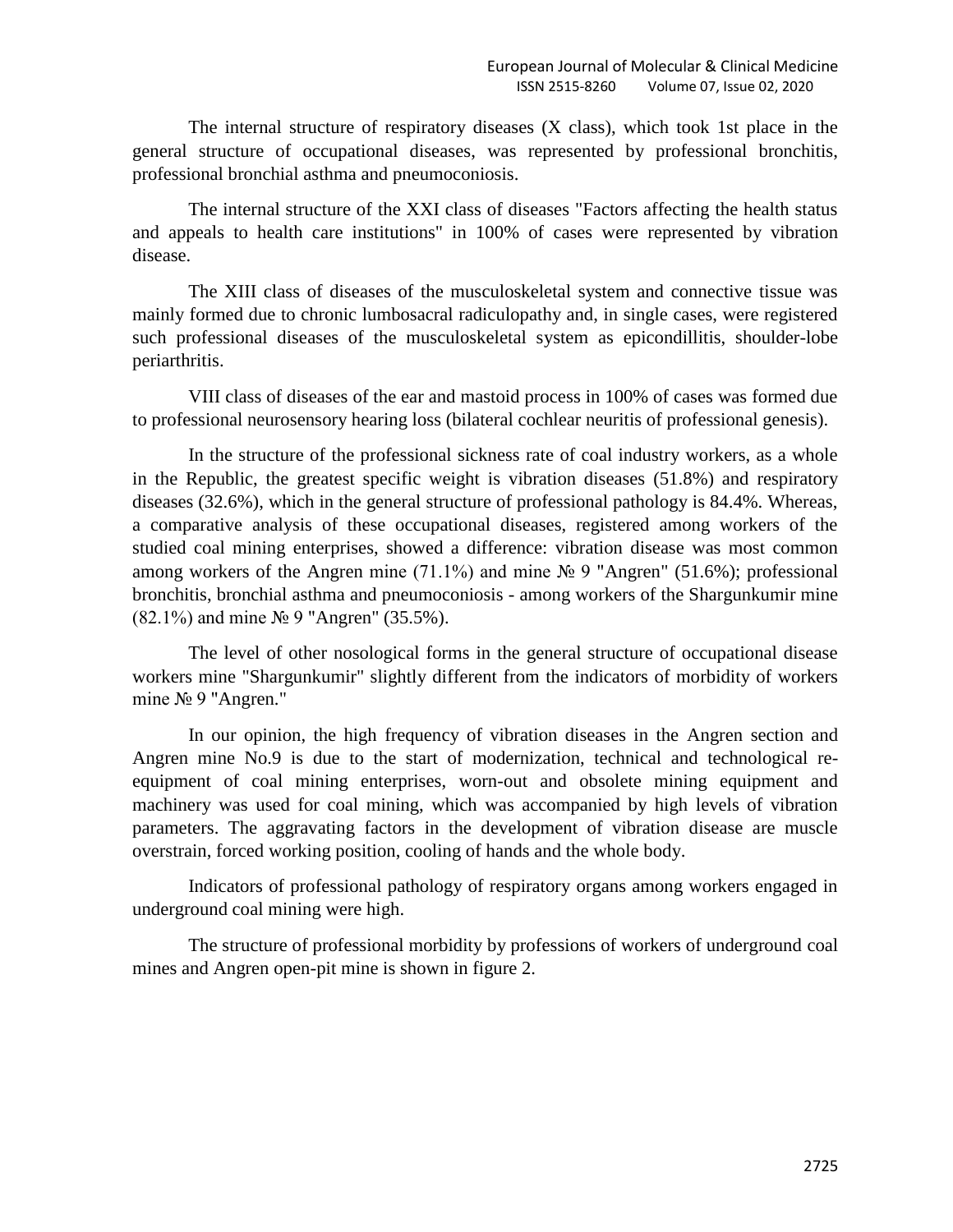

Figure 2: Distribution of occupational diseases by professions at coal mining enterprises of the Republic, %

Analysis of the data obtained shows that occupational diseases of various genesis are most common among mining machine operators (excavators, bulldozers, string and drill rigs, scrapers, roadheaders, digging and loading machines, etc.) and transport machine operators (locomotives, electric locomotives). Among workers of different professions engaged in open-cast and underground coal mining, the share of occupational diseases was different. Engineers accounted for 58.2% of all occupational diseases, sinkers - 17.9% and workers (miner, handyman, repair and mechanical shop, service and site) - 10.4%. The share of workers of other professions accounted for only 13.5% of all occupational diseases.

In the structure of professional pathology vibration disease, sensorineural hearing loss, chronic lumbosacral radiculopathies, bronchitis, asthma and pneumoconiosis were the highest among machinists and, from the number of detected cases of professional diseases, made respectively - 74.6, 60, 50 and 36.7% (Fig. 3).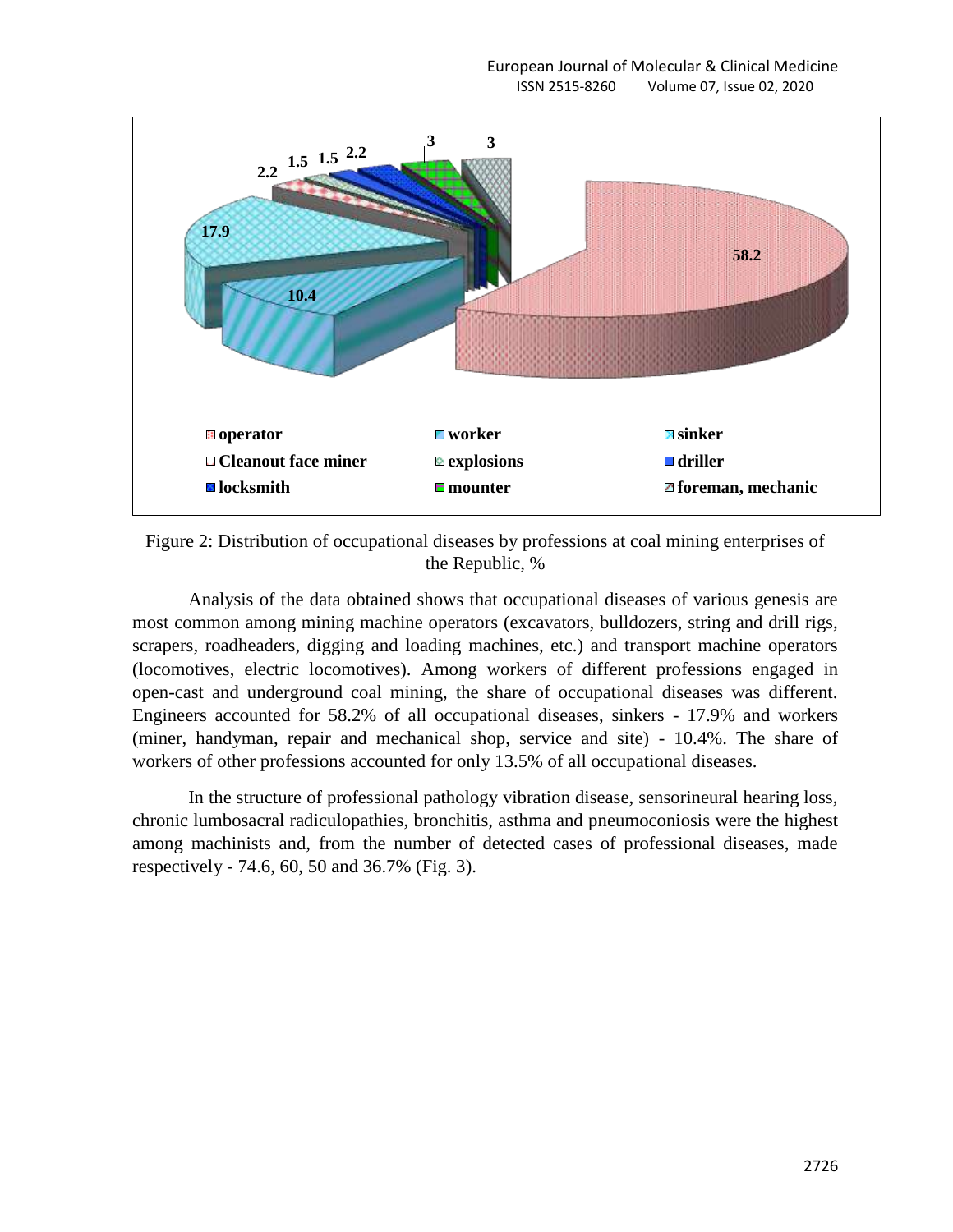

Figure 3 Distribution of occupational morbidity rate of employees by profession, %

In sinkers, compared to machinists, these diseases were less common: vibration disease - 5 times (14.9 vs. 74.6%), sensorineural hearing loss - 3 times (20.0 vs. 60.0%), chronic lumbosacral radiculopathies - 2 times (25.0 vs. 50.0%) and occupational respiratory diseases - 1.8 times rarer (20.4 vs. 36.7%). Vibration disease in machinists is associated with the impact of combined vibration, and in the sinkers, the development of vibration disease is mainly due to local vibration.

In the vast majority of cases, underground and surface workers of different specialties were diagnosed with neurosensory hearing loss (20.0%), as well as professional bronchitis, professional asthma and pneumoconiosis (24.5%).

The presented data on occupational morbidity in workers of different specialties of land mines and open-cut mines, divided into groups by professions, showed that their share of occupational diseases is the lowest, and the level of diseases of respiratory organs, ear and the mastoid process did not differ from that of sinkers.

In the analysis of occupational diseases of particular interest are the data characterizing the experience of persons with a first-time occupational disease.

Since in the general structure of professional pathology of coal industry workers 84.4% are vibration diseases, professional bronchitis, bronchial asthma and pneumoconiosis, the analysis of the frequency of registration of these diseases in the long-term dynamics with an interval of 5 years and depending on the length of service was carried out.

The length of service of underground and surface coal mining workers has some differences. So, at workers of underground mines, the vibratory disease is diagnosed at the work experience of 16 years, whereas workers occupied on open-cast coal mining - 21 years and more.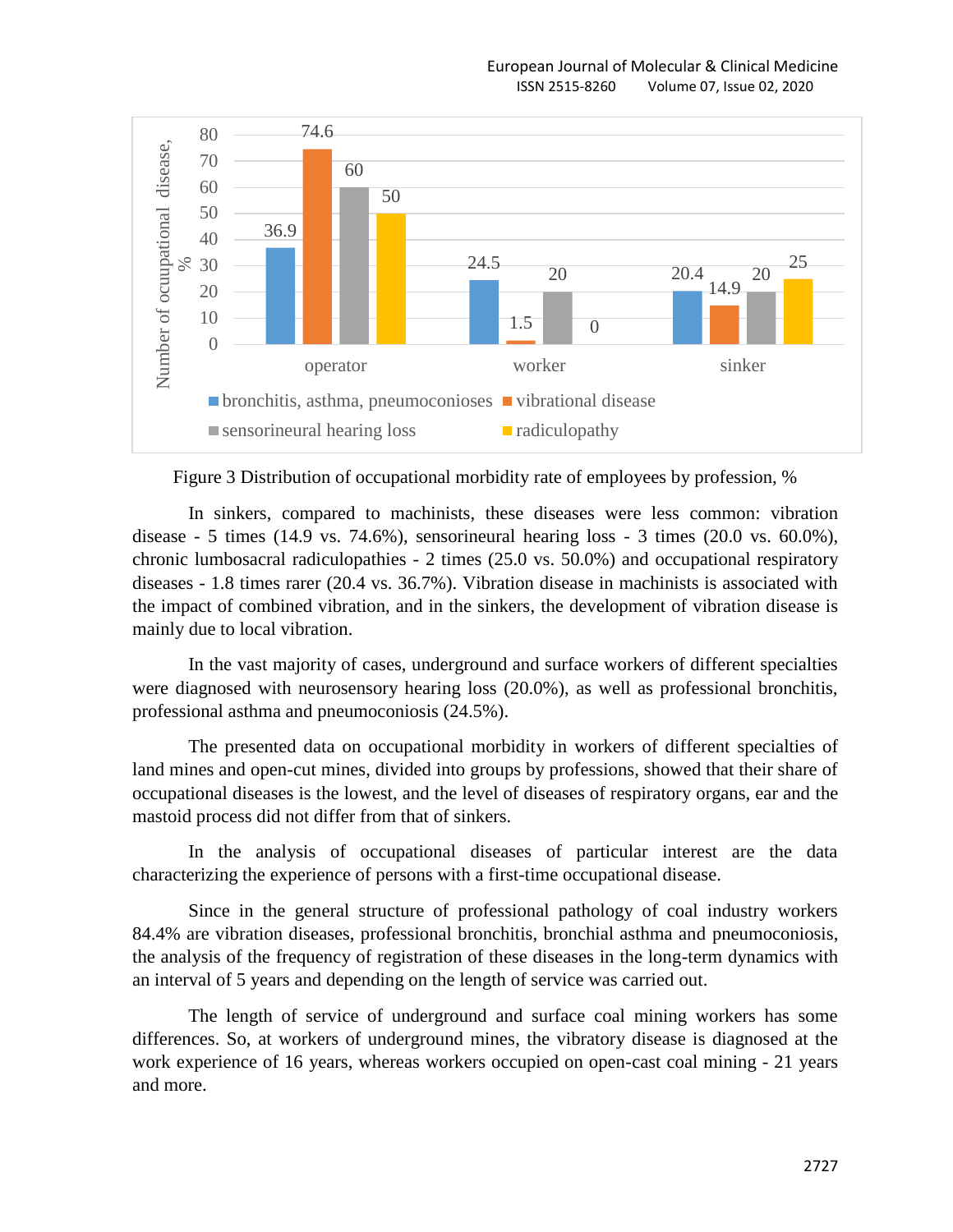It is defined that for the 25 years, more cases of the first identified occupational diseases were observed in underground coal mines "Shargunkumir" and № 9 "Angrenskiy". While, in the open pit "Angren", compared with the coal mine "Shargunkumir", the number of first-time detected occupational diseases was on average 2.6 times lower: from 1.4 times (in 2004-2009) to 3.8 times (2010-2014).

The analysis of the distribution of professional diseases on all enterprises of the coal industry of the Republic showed that the share of coal-mining enterprises is 77,8% of professional diseases. It was found out that the share of workers engaged in the production of brown coal (Angren surface mine and mine № 9 "Angren"), accounts for almost 80% of occupational diseases, and the share of workers in the production of coal (Shargunkumir mine) - more than 20%.

The number of registered cases of occupational diseases in the coal industry of Uzbekistan for the last 25 years is shown in Figure 4.



Figure 4. Dynamics of first-time occupational diseases in the coal industry of Uzbekistan, per 10 thousand workers

The presented graphic image in figure 4 shows that in 2015-2017, both for all studied coal-mining enterprises. As a whole for the coal industry of the Republic, there is a sharp decline of the first revealed cases of occupational diseases, the number of which for the 25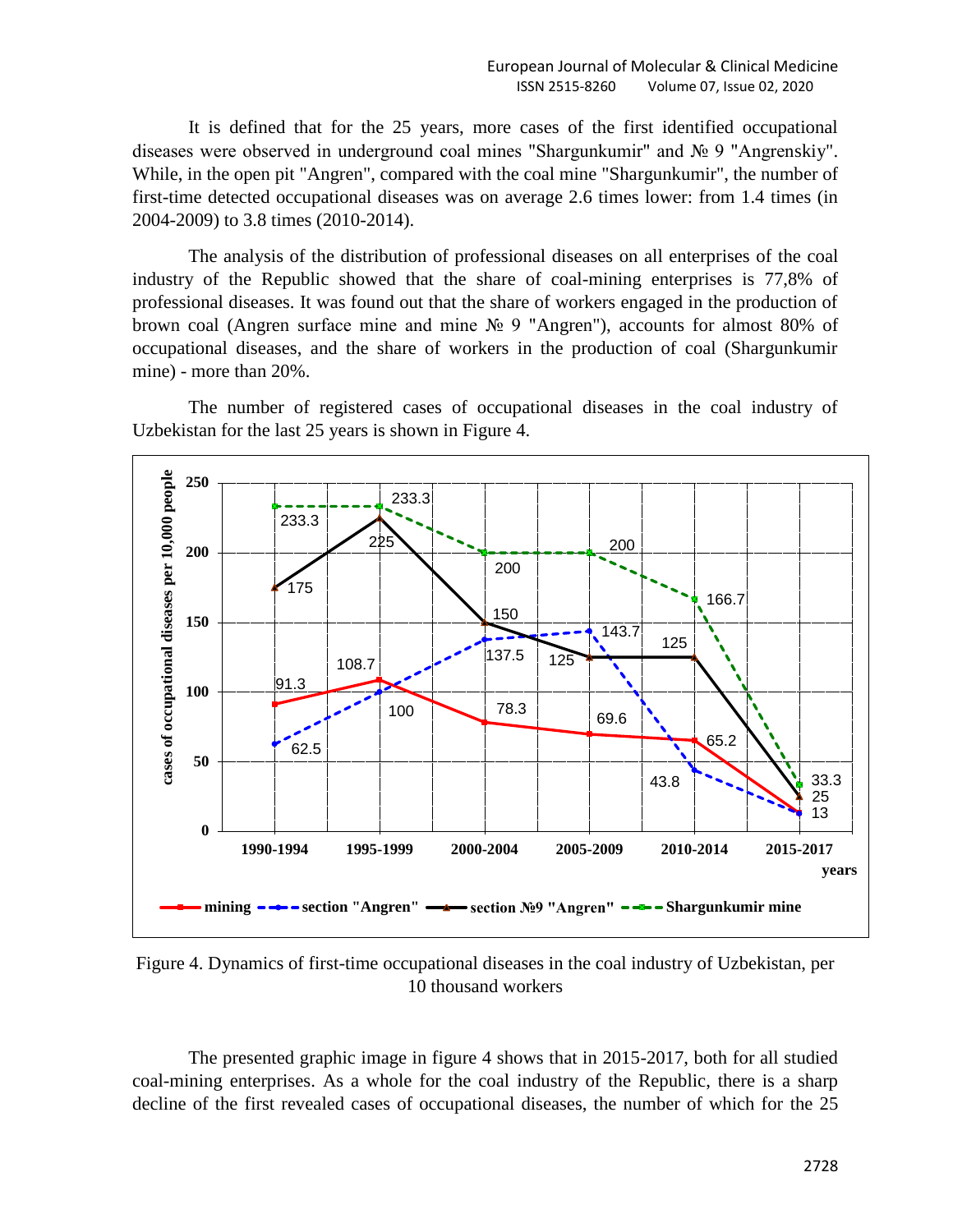years has decreased in 7 times (91,3 - in 1990-1994 against 13,0 cases per 10 thousand workers - in 2015-2017).

Analysis of materials for the 25 years (1990-2017) shows that employees with vibratory disease have an average of 5 years less exposure time compared to employees whose work is associated with open coal mining. At work experience of 26-30 years, there is an increase in the number of cases of vibration sickness, reaching the maximum in the experience group of 31-35 years (147.8 cases per 10 thousand workers).

At coal mining by open-pit and underground methods, the length of service of persons with occupational diseases of respiratory organs made up to 16 years. Still, at workers of underground mines, diseases were registered 16 times more often than at open-pit mining in Angren mine (200 against 12.5 cases per 10 thousand workers).

The level of occupational diseases of respiratory organs and vibration disease, depending on the length of service at coal mining enterprises, is shown in Figure 5.



Figure 5: Occupational diseases rate per 10,000 employees, depending on work experience

Thus, dust and vibration influences are the main factors forming working conditions, professional risks and determining the level of professional pathology of respiratory and vibration diseases.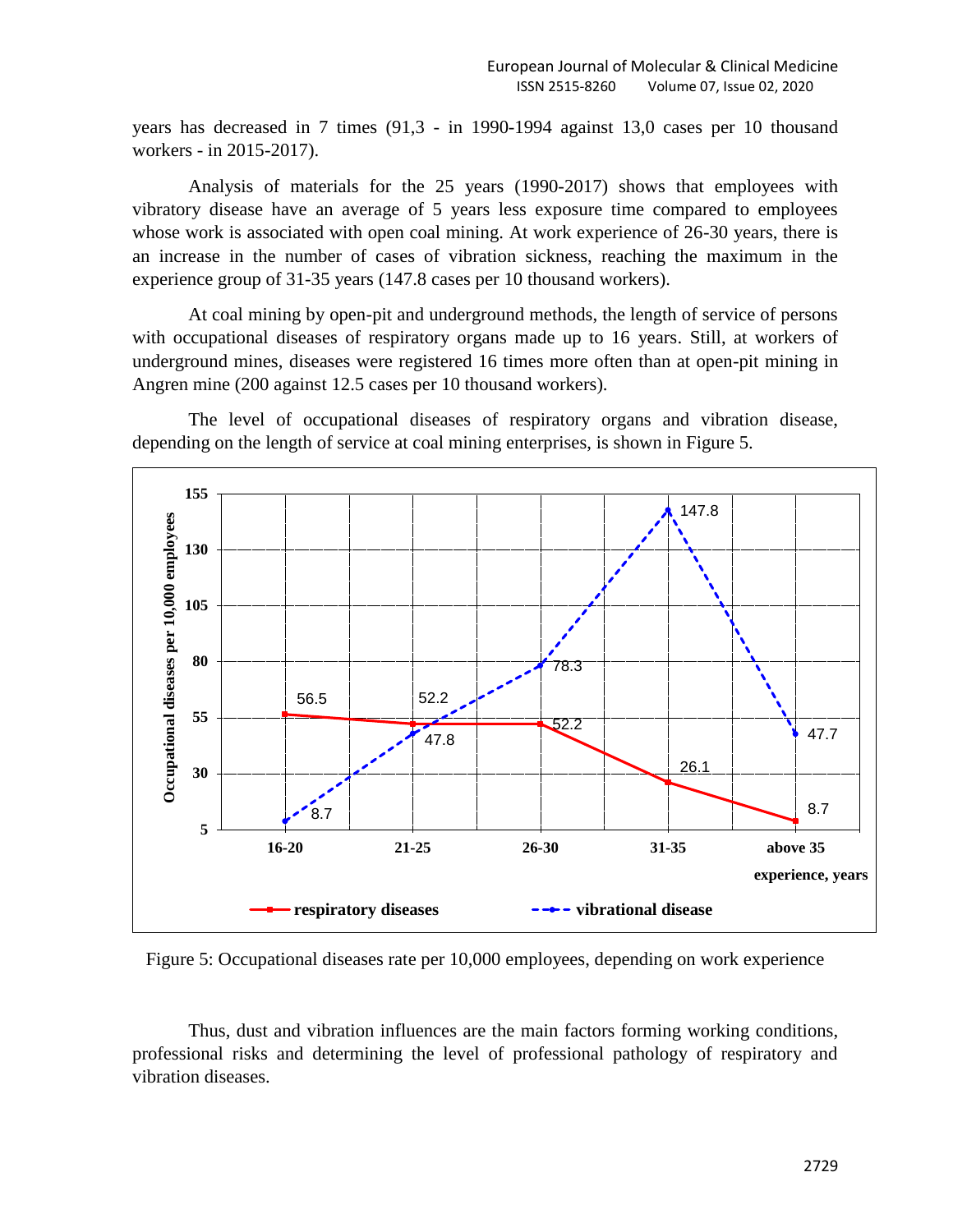The analysis of results of medical and labor examination of coal industry workers showed that at the establishment of the diagnosis of professional genesis at the same time was established and disability. Thus, among 48.3 ‰ of workers of mines "Shargunkumir," № 9 "Angren" and surface mine "Angrenskiy" was established disability, the index of which was 82.2% of the total number of people with the first established occupational disease (58.7 ‰). Moreover, 30.4‰ of coal industry workers with professional pathology were diagnosed with Group III disability, and 17.8‰ - Group II disability.

At the same time, in the mine "Shargunkumir," with the detection of occupational disease of various etiologies 93.3 ‰ workers, in 96.4% of cases at the same time, they were diagnosed with a disability. The analysis of materials of medical and labor examination testifies to the fact that established to the workers of the group of disability in the mine "Shargunkumir" differed in severity not only from the open-cast mine "Angren" but also from underground mine №. 9 "Angren".

Figure 6 shows that in the Angren and Angren open-pit mines №9, the number of disabled workers in both Group II (10.0 vs. 7.5‰) and Group III (31.3 vs. 37.5‰) was almost the same.



Figure 6. Distribution of persons with disabilities by professional pathology, per 1000 professional patients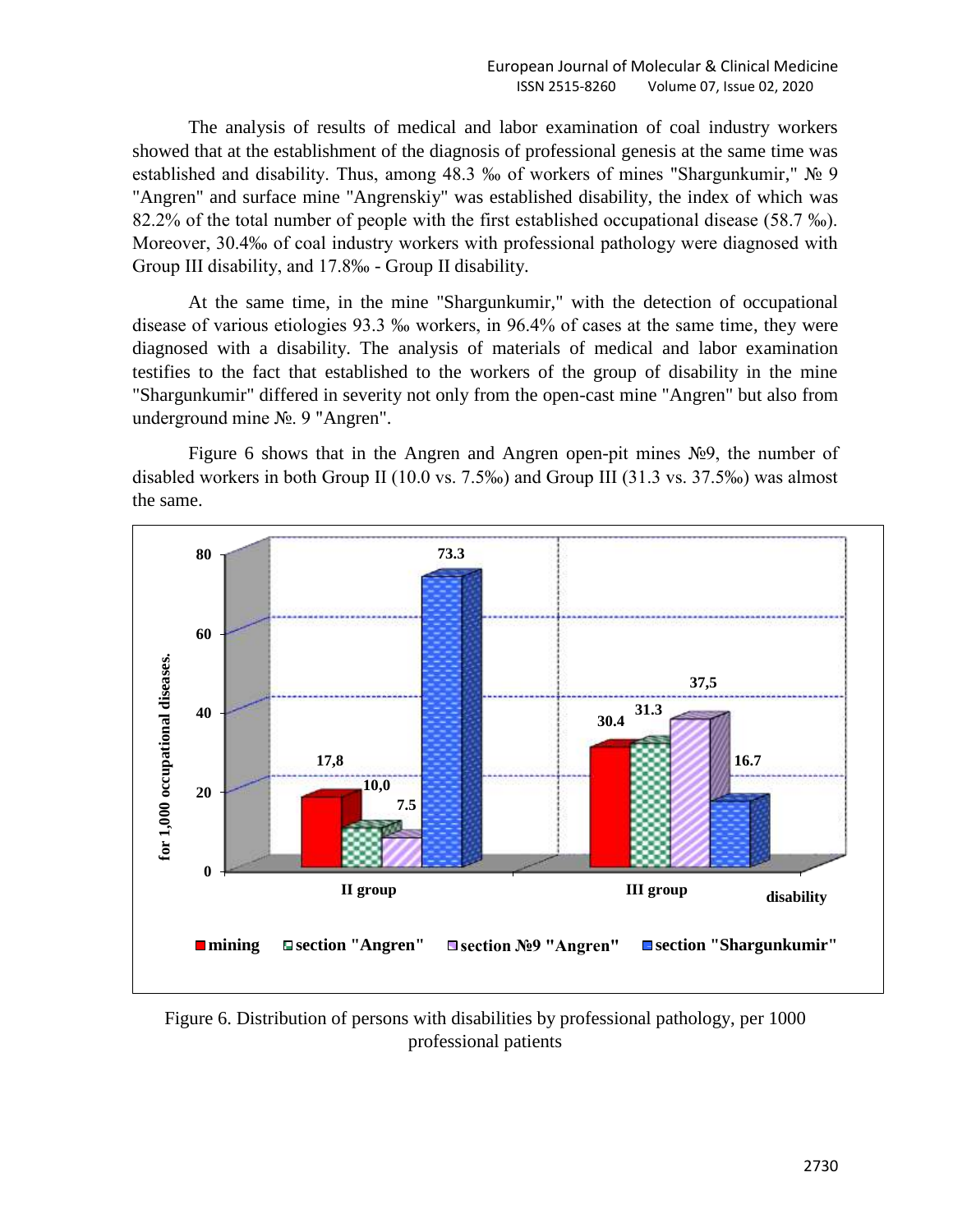The difference was that the employees of Shargunkumir mine, along with their occupational disease, were 4.4 times more likely to be in the Group II disability group (73.3‰ of employees) than in the Group III disability group (16.7‰).

Presented data on the frequency and severity of disability groups obtained in the establishment of primary occupational disease workers confirm that the underground mines "Shargunkumir" (hard coal) and № 9 "Angren" (brown coal), one of the most unfavorable production factors affecting the body is coal dust, which distinguishes the chemical and physical properties and degree of dispersion. This explains the higher rate of morbidity and severity of disability of workers of "Shargunkumir" mine, in comparison with workers of mine #9 "Angren."

As a result of studies, it was determined that the average concentration of coal dust at work places in the mine "Shargunkumir" 1.3 times higher than in the mine № 9 "Angren"  $(34.9 \text{ vs. } 26.9 \text{ mg/m}^3).$ 

In the Republic, hygienic assessment of working conditions is based on the multiplicity of an excess of the actual concentration with the MPC. The assessment of working conditions showed that the multiplicity of the excess of MPC of hard coal (10 mg/m<sup>3</sup>) exceeded 3.5 times, and of lignite" - 6.7 times (MPC - 4 mg/m<sup>3</sup>). Despite the higher average dust concentration of hard coal, working conditions in it are estimated as less harmful due to the lower MPC exceedance multiple. But if we take into account that respiratory diseases are higher in hard coal mining as compared to brown coal mining by 2.3 times (82.1 vs. 35.5%), it is essential to take into account the degree of dust dispersion when the hygienic assessment of working conditions and justification of preventive dust control measures, as in contrast to brown coal mining, fine dust is formed by 25% more.

The analysis of materials made it possible to determine under which classes of working conditions occupational diseases were registered. It was found that in the underground mines "Shargunkumir" and № 9 "Angren," as well as in the section "Angren" the level of occupational diseases depended on the class of working conditions. It was determined that about 65% of occupational genesis diseases were registered in workers whose working conditions corresponded to the 3rd class of 3rd and 4th degree.

In order to establish actual classes of working conditions based on dust factor, we made calculations taking into account dust dispersion parameters.

Obtained data changed the picture of working conditions classes established by the traditional method. Taking into account dust dispersibility, the classes of working conditions of workers engaged in lignite mining decreased by 1 stage, whereas, in coal mining, the classes of working conditions for dust factor, on the contrary, increased by 1 stage. Thus, working conditions, taking into account dust dispersion, coal mining is presented as more harmful and, practically in all professions, corresponded to the 3rd class of 2-4 degrees, and in brown coal mining mainly - to the 3rd class of 2-3 degrees.

Consequently, in establishing the classes of working conditions for the dust factor and the calculation of dust load on the body of workers, it is necessary to take into account not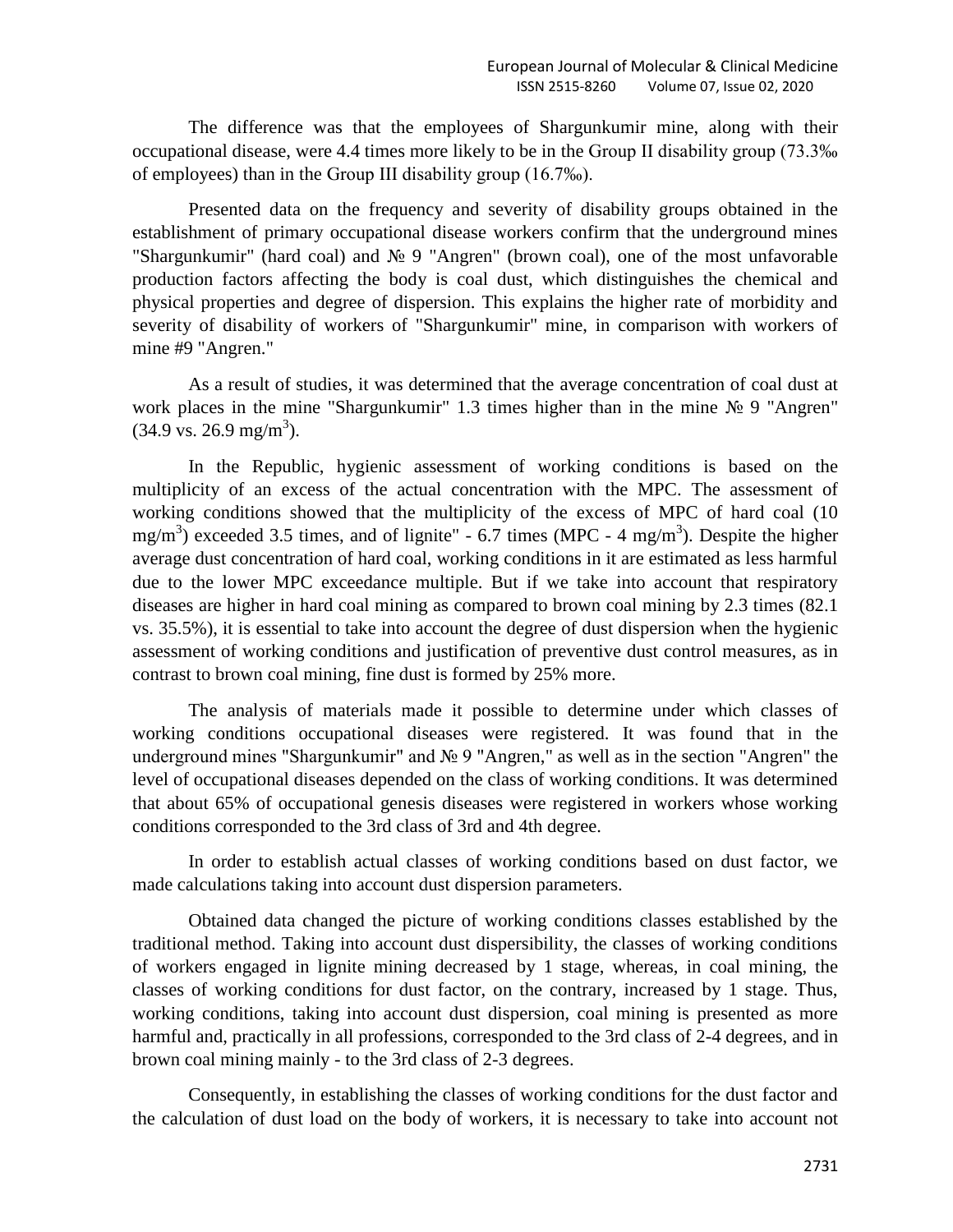only the average values of the actual concentration of dust in the air of the working area, MPC, the average volume of pulmonary ventilation, exposure time per shift, the number of work shifts in a calendar year (worked in a dusty environment), the duration of the work shift, the coefficient of efficiency of the personal respiratory protection, but also the dispersion of dust.

Further, in work, we have made calculations and established classes of working conditions for the studied professions, taking into account the use of personal respiratory protection equipment and reduction of time of exposure to dust factor (Tables 1, 2).

Table 1

Working conditions classes(WCC) of employees according to the air dustiness indicators of work places taking into account the dispersion of coal dust(MPC of lignite dust - 4 mg/m3, of black coal - 10 mg/m<sup>3</sup>)

| <b>Profession</b>                                                  | $Cc, mg/m^3$ | $Cc, mg/m^3$<br><b>WCC</b> |               | MPC,<br>mg/m | <b>WC</b>   |
|--------------------------------------------------------------------|--------------|----------------------------|---------------|--------------|-------------|
|                                                                    | common dust  |                            | alveolar dust |              | $\mathbf C$ |
| brown coal mining                                                  |              |                            |               |              |             |
| <b>String Machine operator</b>                                     | 25,5         | 3.3                        | 7,7           | 2,0          | 3.2         |
| Executing machine operator                                         | 64,5         | 3.4                        | 16,6          | 2,0          | 3.3         |
| Electric locomotive and<br>roadheader driver                       | 17,4         | 3.2                        | 5,3           | 2,0          | 3.2         |
| Thunderstorm with chipping<br>hammer                               | 78,6         | 3.4                        | 23,6          | 2,0          | 3.4         |
| Thunderstorm on clearing of<br>lava, the conveyor, the<br>fastener | 24,8         | 3.3                        | 7,4           | 2,0          | 3.2         |
| Transmitter                                                        | 55,0         | 3.4                        | 16,5          | 2,0          | 3.3         |
| hard coal mining                                                   |              |                            |               |              |             |
| Executing machine operator                                         | 84,3         | 3.3                        | 31,6          | 2,0          | 3.4         |
| Electric locomotive and<br>roadheader driver                       | 22,3         | 3.1                        | 8,4           | 2,0          | 3.2         |
| Thunderstorm with chipping<br>hammer                               | 90,5         | 3.3                        | 34,0          | 2,0          | 3.4         |
| Fixer                                                              | 38,0         | 3.2                        | 14,3          | 2,0          | 3.3         |
| Transmitter                                                        | 83,7         | 3.3                        | 31,4          | 2,0          | 3.4         |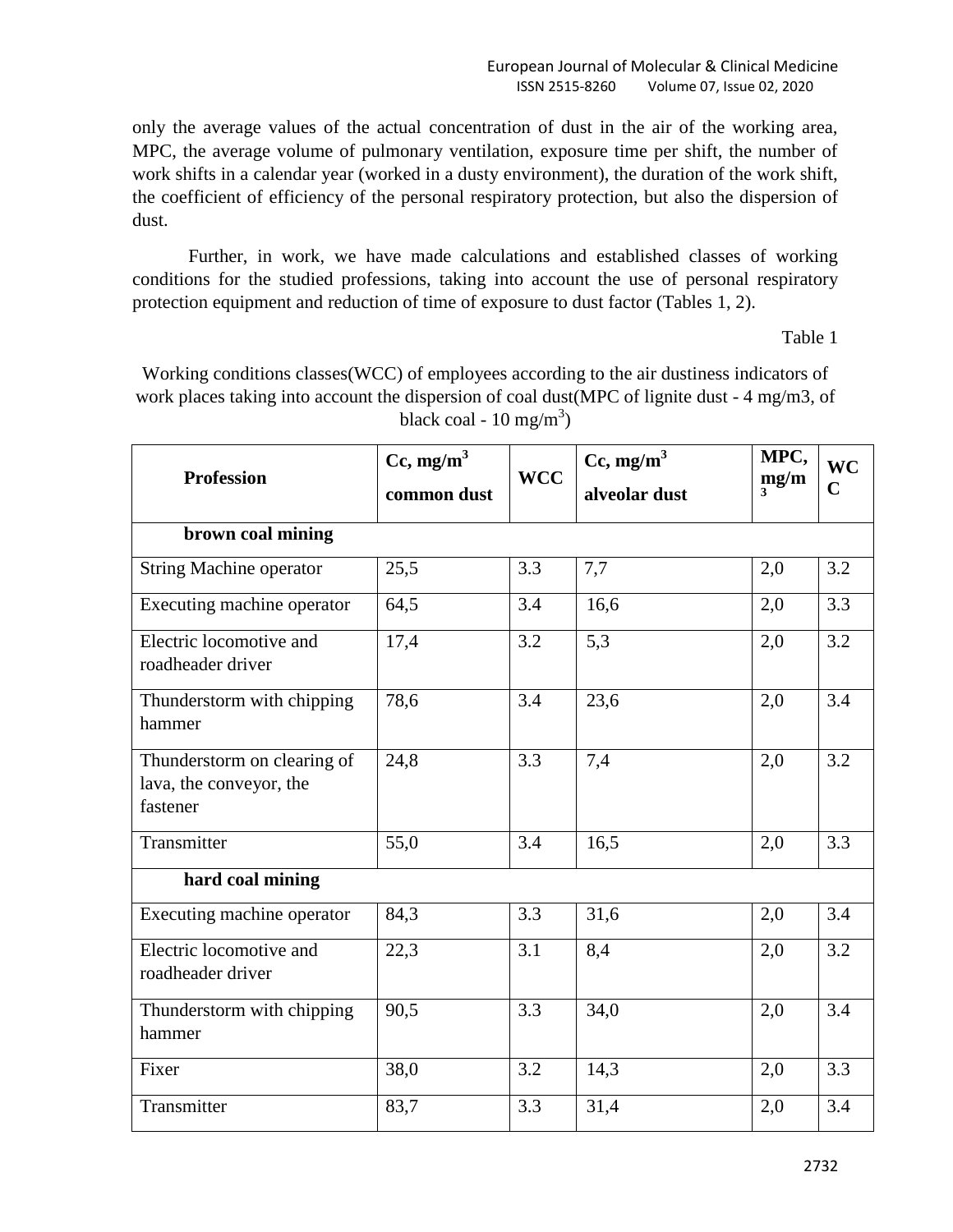European Journal of Molecular & Clinical Medicine ISSN 2515-8260 Volume 07, Issue 02, 2020

| $\sim$<br>$\sim$<br>-<br>-<br>–<br>. .<br>$\mathbf{v}$<br>าทรก<br>$0\angle 1$<br>ны<br>$\cup \cdot \cup$<br>ن و ب<br>$ -$ | ້⊷ |
|---------------------------------------------------------------------------------------------------------------------------|----|
|---------------------------------------------------------------------------------------------------------------------------|----|

When using personal respiratory protection equipment, in the form of filtering half masks of the 1st class (particulate matter aerosol capture: FFP1 - 80%), classes of working conditions according to the dust factor decreased by 1-2 stages, depending on the actual level of dust concentration at the workplaces of workers of the professions studied (Table 2).

Consequently, to reduce dust impact on organisms of workers engaged in underground coal mining, it is necessary to carry out individual selection of respiratory protection means, obligatory regular use in the process of work and evaluation of their efficiency.

Table 2

Working conditions classes (WCС) according to the indicators of air dustiness of working places before and after the application of personal respiratory protection equipment (PRPE), taking into account the dispersion of dust (at the efficiency of PRPE - FFR1 (80%)).

| <b>Profession</b>                                                    | before the use<br>PRPECc,<br><b>of</b><br>mg/m <sup>3</sup> | MPC,<br>mg/m<br>3 | <b>WC</b><br>$\mathbf C$ | after the use<br>of PRPE<br>$Cc, mg/m^3$ | MPC,<br>$mg/m^3$<br>dispers<br>ity | <b>WCC</b> |
|----------------------------------------------------------------------|-------------------------------------------------------------|-------------------|--------------------------|------------------------------------------|------------------------------------|------------|
| brown coal mining                                                    |                                                             |                   |                          |                                          |                                    |            |
| <b>String Machine operator</b>                                       | 25,5                                                        | $\overline{4}$    | 3.3                      | 5,1                                      | 2,0                                | 3,1        |
| Executing machine<br>operator                                        | 64,5                                                        | $\overline{4}$    | 3.4                      | 12,9                                     | 2,0                                | 3.2        |
| Electric locomotive and<br>roadheader driver                         | 17,4                                                        | $\overline{4}$    | 3.2                      | 3,5                                      | 2,0                                | 3,1        |
| Thunderstorm with<br>chipping hammer                                 | 78,6                                                        | $\overline{4}$    | 3.4                      | 15,7                                     | 2,0                                | 3.2        |
| Thunderstorm on clearing<br>of a lava, the conveyor,<br>the fastener | 24,8                                                        | $\overline{4}$    | 3.3                      | 4,96                                     | 2,0                                | 3.1        |
| Transmitter                                                          | 55,0                                                        | $\overline{4}$    | 3.4                      | 11,0                                     | 2,0                                | 3.2        |
| hard coal mining                                                     |                                                             |                   |                          |                                          |                                    |            |
| Executing machine<br>operator                                        | 84,3                                                        | 10                | 3.3                      | 16,9                                     | 2,0                                | 3.3        |
| Electric locomotive and<br>roadheader driver                         | 22,3                                                        | 10                | 3.1                      | 4,5                                      | 2,0                                | 3.1        |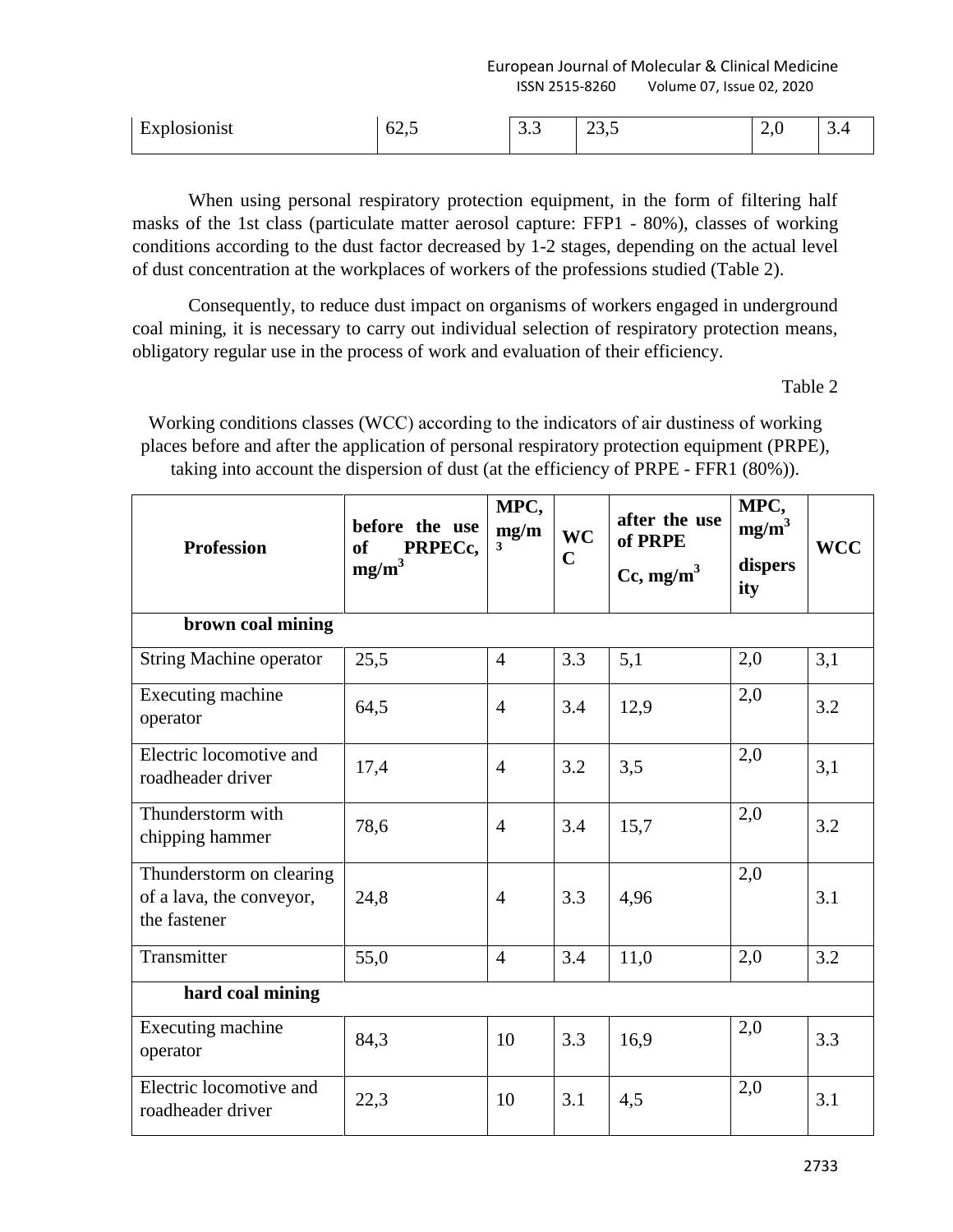| Thunderstorm with<br>chipping hammer | 90,5 | 10 | 3.3 | 18,1 | 2,0 | 3.3 |
|--------------------------------------|------|----|-----|------|-----|-----|
| Fixer                                | 38,0 | 10 | 3.2 | 7,6  | 2,0 | 3.2 |
| Transmitter                          | 83,7 | 10 | 3.3 | 16,7 | 2,0 | 3.3 |
| Explosionist                         | 62,5 | 10 | 3.3 | 12,5 | 2,0 | 3.3 |

According to GOST 12.4.294-2015 (EN 149:2001+A1;2009), filter semimages of the 1st class (FFP1) have the following characteristics: low efficiency, protection factor up to 4 MPC, penetration factor -25%, allowable resistance on inhalation at 30 dm<sup>3</sup>/min - 60 Ra, at 95 dm<sup>3</sup>/min - 210 Ra and at exhalation at 160 dm<sup>3</sup>/min - 300 Ra [17].

The volume of pulmonary ventilation depends on the level of energy consumption. It is for work category Ia-Ib (light physical labor) per shift  $-4m^3$ , for work category IIa-IIb (average physical labor) per shift - 7  $m<sup>3</sup>$  and work category III (heavy physical labor) - 10 $m<sup>3</sup>$ . This fact indicates that increasing the severity of the work of an employee increases the frequency and volume of his breathing. This, in turn, increases the volume of inhaled and exhaled air, which in turn makes it difficult to breathe when the airflow resistance. Thus, the lower the resistance, the easier it is to breathe.

Filtering half masks hold large particles and fine particles smaller than 2 mkm penetrate under the mask into the employee's breathing zone. When filter semimages are used with high efficiency, their permeability coefficient is reduced and the resistance to inhalation and exhalation is increased.

As it was shown in Table 2 the working conditions of workers engaged in the extraction of brown coal, after the use of personal respiratory protection equipment, the class of working conditions decreased by 1-2 degrees, but high rates of mine air dustiness of coal particles, taking into account their penetration through the filtering mask practically class of working conditions did not change. The analysis of dust for dispersion showed that fine dust at coal mining is formed by 25% more in comparison with lignite mining.

Therefore, for the correct establishment of the class and degree of working conditions (in terms of harmfulness and danger), selection of effective collective and individual protection means, when studying production factors and conducting the hygienic assessment, we have developed methodical recommendations "Method of calculation of the respiratory dose of contamination with dirspersed fraction of air dust of working zone" [18] and "Method of reduction of working conditions class, taking into account efficiency of application of means of individual protection means by workers engaged in harmful production." [19].

## **Conclusions:**

1. The level of professional sickness rate in the coal industry is 6,8 times higher than in other industries of Uzbekistan (10,8 against 1,6 cases per 10 thousand workers) and, during the last decade, has tended to a sharp decline. It was determined that during the 25 years,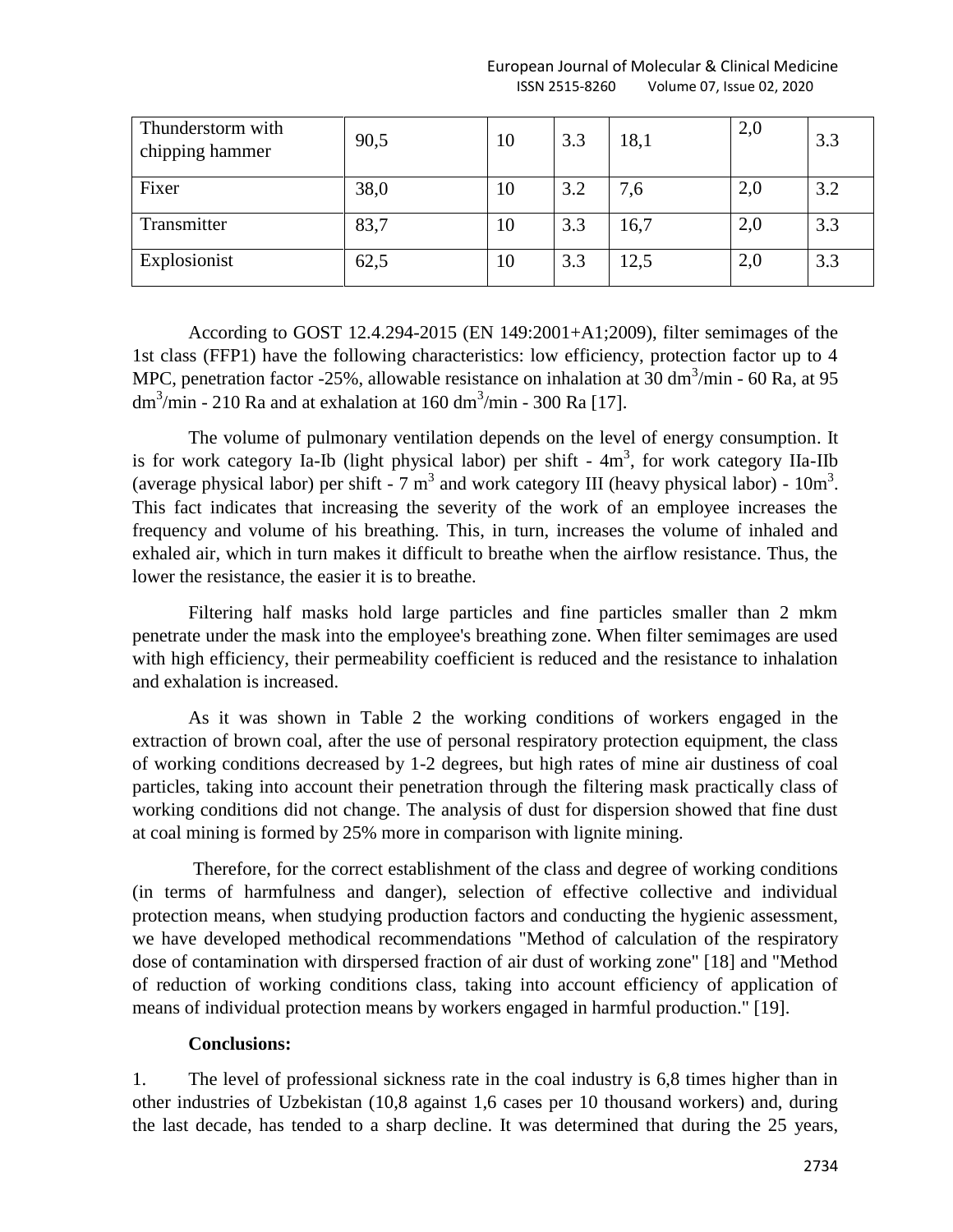more cases of first detected professional diseases were observed in underground coal mines "Shargunkumir" and №9 "Angren" and, in comparison with coal mine "Angren," the number of cases of first detected professional diseases was 2.6 times higher on average: from 1.4 times (in 2004-2009) to 3.8 times (2010-2014). During the last 25 years, for the coal industry of the Republic, the number of first detected cases of occupational diseases decreased 7 times (91,3 - in 1990-1994 against 13,0 cases per 10 thousand workers - in 2015-2017).

2. The leading classes of diseases in the structure of occupational diseases of the coal industry are consistent: factors affecting health (XXI class), diseases of the respiratory system (X class), musculoskeletal system and connective tissue (XIII class), ear and mastoid (VIII class).

3. In the general structure of the professional pathology of coal industry workers, 84.4% are occupied by vibration and respiratory diseases (51.8 and 32.6% respectively). Vibration sickness was most common among workers of the Angren mine  $(71.1\%)$  and mine  $\mathcal{N}_2$ Angren (51.6%), and professional bronchitis, bronchial asthma and pneumoconiosis - among workers of the Shargunkumir mine (82.1%), exposed to fine dust of coal.

4. Employees of coal underground mines and Angren open-pit mine have occupational diseases of various genesis most common among machinists, who accounted for 58.2%, sinkers - 17.9% and workers of different specialties - 10.4%. The development of vibration disease depends on the method of coal mining and exposition work experience: workers of underground mines are diagnosed with work experience of 16 years, and those engaged in open-cast coal mining - 21 years; respiratory diseases, regardless of the method of coal mining, were registered in the senior group - up to 16 years and in underground mines 16 times more often than in open-cast coal mining (200 vs. 12.5 cases per 10 thousand workers).

5. Analysis of materials of medical and labor examination of coal industry workers showed that in 82.2% of cases among persons with first established occupational disease (58.7 ‰), disability was established (48.3 ‰, including 30.4 ‰ - Group III and 17.8 ‰ - Group II). In the mine "Shargunkumir," with the detection of occupational disease of various etiologies, in 96.4% of cases simultaneously was found out disability, and 4.4 times more was found.

Group II (73.3‰ of employees) rather than Group III (16.7‰).

6. The level of occupational diseases in underground mines "Shargunkumir" and №9 "Angren" and in the section "Angren" depended on the class of working conditions: 65% of diseases were registered in workers whose working conditions correspond to Class 3 and Class 4 working conditions. Working conditions, taking into account dust dispersion, coal mining was presented as more harmful and, practically for all professions, corresponded to class 3 of 2-4 degrees, and for brown coal mining - mainly - to class 3 of 2-3 degrees.

7. Working conditions of workers engaged in brown coal mining, after the application of respiratory protection equipment, the class of working conditions decreased by 1-2 degrees. Still, the high rates of the dustiness of mine air by coal particles, taking into account their penetration through the filtering mask practically class of working conditions did not change.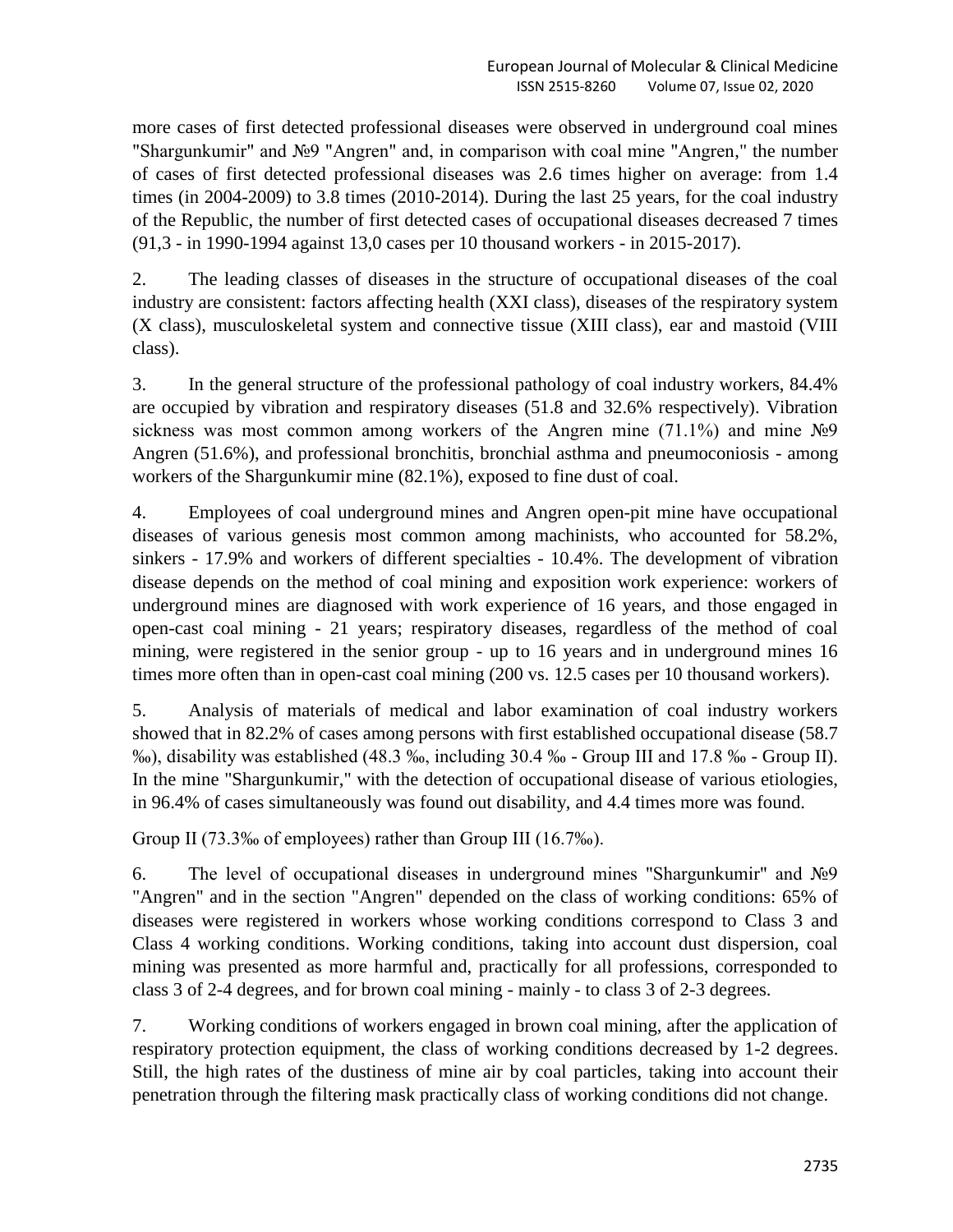# **Reference:**

1.E.I.Ox, V.A.Kurakin, A.O.Abashkin. "Estimation of Working Conditions and Calculation of Permissible (Safe) Seniority of Main Professions of Kuzbass Coal Mines" / Labor Medicine and Human Ecology, 2015, №3, P.154-157.

2.Ya.S.Voroshilov, A.I.Fomin. "Influence of Coal Dust on Professional Disease Rate of Coal Industry Workers" / Coal, 2019, April. С.20-24. DOI:http://dx.doi.org/10.18796/0041-5790- 2019-4-20-24.

3.U.H. Adilov. "Disease rate with a temporary disability of workers depending on the method of coal mining" // Universum: medicine and pharmacology: electronic scientific journal. 2019. № 7 (62). URL: https://7universum.com/ru/med/archive/item/7799 (date of address: 15.08.2020).

4. Ganesan S, & Sangeetha R. (2019). "Health implications of exposure to coal mine dust in workers - A Review, International Journal of Research in Pharmaceutical Sciences: 10(2), 812-819. https://doi.org/10.26452/ijrps.v10i2.257.

5. Laney A., David N, "Respiratory Diseases Caused by Coal Mine Dust", Journal of Occupational and Environmental Medicine: October 2014 - vol. 56 - Issue –pp. 18-22, https://doi: 10.1097/JOM.0000000000000260.

6.Christiane B, Henrik A. Kolstad, Klaus Søndergaard, Elisabeth Bendstrup, Dick Heederik, Karen E. Olsen. A systematic review of occupational exposure to coal dust and the risk of interstitial lung diseases. European Clinical Respiratory Journal: vol 4, 2017 - Issue 1, https://doi.org/10.1080/20018525.2017.1264711.

7.Carlos H., Milciades I. Pinilla, Leonardo B. Ayala, Diana M. Guerrero, Gloria M. Torres, Helena G. Restrepo, Marcela V. Uribe, "Underground Coal Mining: Relationship between Coal Dust Levels and Pneumoconiosis, in Two Regions of Colombia, 2014", BioMed Research International: vol. 2015, Article ID 647878, 8 pages, https://doi.org/10.1155/2015/647878.

8.V.V.Zaharenkov, V.V.Kislitsyna. "Hygienic Assessment of Working Conditions and Occupational Health Risk for Coal Mine Workers"// Successes of Modern Natural Science. -  $-2013. -N_2 11, pp.14-18.$ 

9.I.V.Bukhtiyarov, N.P.Golovkova, N.A.Chelkovsky-Sergeev. "Problems of Preservation of Health of Coal Industry Workers: New Challenges and New Solutions" // Labour Medicine and Industrial Ecology, 2017, № 12, P.1-6.

10.A.I.Fomin, V.V.Sobolev, M.S.Sazonov, I.M.Anisimov, M.N.Malysheva "Risk of Occupational Disease Formation during Opencast Coal Deposit Development" // Labour Safety in Industry. 2017. № 10. pp. 65–71.

11. T.E. Pictushanskaya "Disancerization of coal industry workers as a basis for the prevention of occupational diseases" // Labor Medicine and Industrial Ecology, Moscow, 2015, № 9, P.112-113.